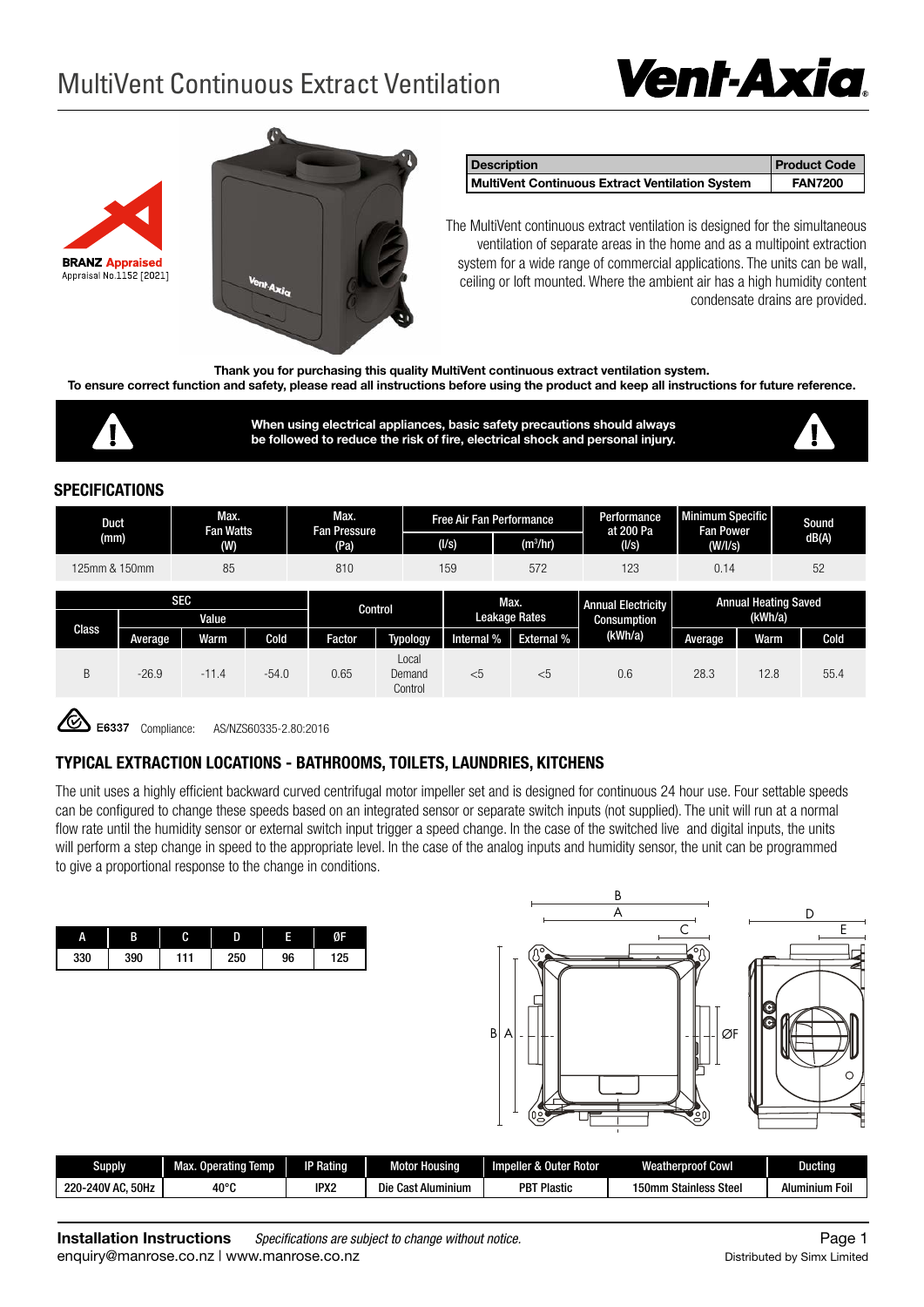## MultiVent Continuous Extract Ventilation **MultiVent Continuous Extract Ventilation**

• Do not install this product where excessive oil or a grease laden atmosphere is or may be, present

Page 2*Specifications are subject to change without notice.* **Installation Instructions** Distributed by Simx Limited enquiry@manrose.co.nz | www.manrose.co.nz



7 H X



**MULTIVENT CONTINUOUS EXTRACT VENTILATION SYSTEM INSTALLATION AND ELECTRICAL CONNECTION MUST BE CARRIED OUT BY A REGISTERED ELECTRICIAN**

**BEFORE INSTALLING THE MULTIVENT CONTINUOUS EXTRACT VENTILATION SYSTEM, MAKE SURE YOU HAVE TURNED OFF THE MAIN ELECTRICITY SUPPLY. DO NOT TURN IT BACK ON UNTIL THE MULTIVENT CONTINUOUS EXTRACT VENTILATION SYSTEM IS FULLY INSTALLED AND READY TO USE. ALL ELECTRICAL WORK MUST BE CARRIED OUT BY A REGISTERED ELECTRICIAN IN ACCORDANCE WITH THE LATEST WIRING RULES AS/NZS3000.**

**CAUTION**

• Do not install this product where corrosive or flammable gases, liquids or vapours are, or may be, present

• Before use, please check that the supply voltage and that of the appliance are the same (see product rating label).

• Do not install this product where it may be subject to direct water spray from hoses • Do not install this product where access to, or removal, of the unit may be obstructed

or latest edition thereof.

• Any changes or modifications made or attempted to this product, without the prior written approval of the manufacturer,

• Children should be supervised to ensure that they do not play with the MultiVent continuous extract ventilation system.

• All wiring and wiring connections must comply with all current national wiring rules and regulations including AS/NZS3000:2017,

will void any and all stated warranties.

• This MultiVent continuous extract ventilation system is not intended for use by persons (including children) with reduced physical, sensory or mental capabilities, or lack of experience and knowledge, unless they are capable of, and have been given supervision or instruction concerning

use of the appliance by a person responsible for their safety.

• In case of damage to the supply cord, switch off the device and do not tamper with it. Damaged supply cords must only be repaired or replaced exclusively by the manufacturer or by an appointed representative. Failure to comply with the above may endanger the safety of

- Keep the length of duct runs to a minimum, particularly the exhaust duct run.
- When using the flexible ducting in the kit, make sure that it is fully extended and not crushed, sagging or torn.
- Try to minimize the use of diffusers/valves by having similar length duct runs to the inlets.
- The bend radius (measured to the inside of the bend), should be at least 1x the duct diameter.
- Avoid having any bends, filters or other obstructions within 250mm of the fan inlets and outlet

people and cause possible damage to the whole system. • The unit must not be connected directly to a tumble drier.

• The exhaust grille should be located at least 600mm away from any flue outlet.

• Precautions must be taken to avoid the back-flow of gases into the room from the open flue of gas or other fuel-burning appliances.

• This MultiVent continuous extract ventilation system is hot when in use. To avoid burns, do not let bare skin touch hot surfaces

**IMPORTANT**

4

Keep combustible materials away from the unit and keep them away from the sides and rear.

• Do not use near or in the immediate vicinity of a bath or swimming pool or any wet areas. • When installing fan through an external wall, an external wall grille must be fitted at all times.

• This appliance incorporates an earth connection for functional purposes only.

• To protect against electric shock, do not immerse cord or plug in water or any other liquids.

• Do not insert or allow foreign objects to enter any ventilation openings, as this may cause an electric shock, fire or damage to the fan.

• Do not put fingers or foreign objects into the grille while in operation.





• Any changes or modifications made or attempted to this product, without the prior written approval of the manufacturer, will void any

and all stated warranties.

• To prevent overheating of this fan, keep the air inlets and outlets clean and free of anything that may cause blockage. Check all inlets and outlets from time to time to ensure it is clear of any dirt or dust accumulation. DO NOT COVER.

• Do not use it in areas where gasoline, paint, or flammable liquids are used or stored.

• This product contains recyclable materials. Do not dispose of this product as unsorted council waste. Please contact your local council for

the nearest collection point.

### **INSTALLATION**

Position the unit, taking into consideration the position of the rooms to be ventilated, the exhaust position and the electrical services. Ensure there is adequate access for installation and maintenance.

If the unit is sited in the heated void of the dwelling a condensate drain should not be necessary. When sited in a roof cavity, consideration should be given to fitment of a condensate drain. Alternatively the unit and ducting can be externally insulated to minimize condensation within the units housing.

To reduce the system resistance in your duct system, and therefore lower the speed, power consumption and noise of the fan, follow these guidelines:

Securely mount the unit through the mounting holes on the casing using appropriate fixings (not supplied) for the mounting substrate. Fixings to be capable of securing 4x the weight of the unit. Unit weight: 4.1kg. Anti-vibration mounts, acoustic mats or rubber bushes can also be used. Installation example shown below.

To maintain the IPx2 rating of the unit, the unit must not be mounted with the cover removal slots facing upwards (as indicated by the red arrows), or at an angle where they are visible from above. All other orientations are acceptable.





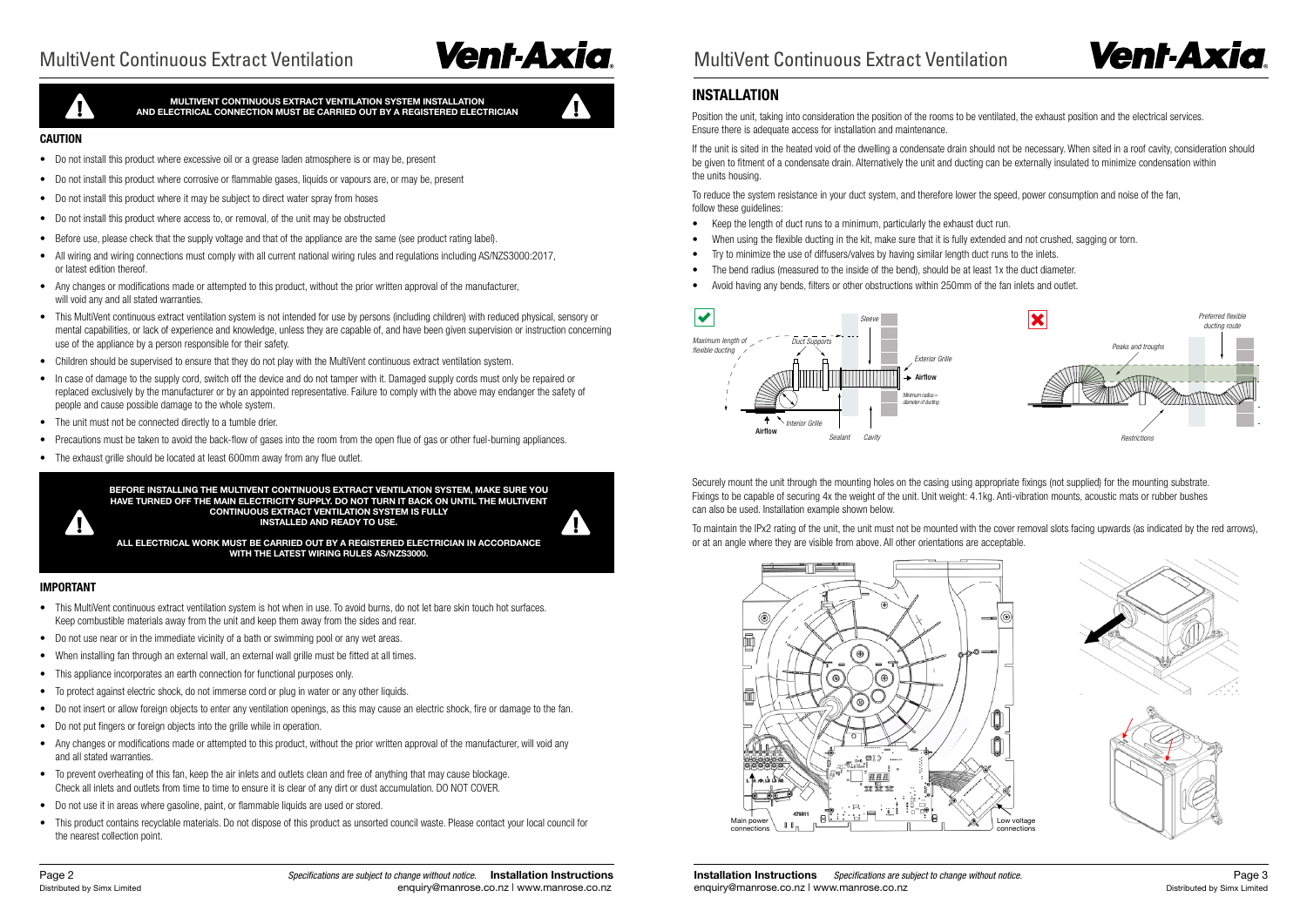## MultiVent Continuous Extract Ventilation **MultiVent Continuous Extract Ventilation**



As per the picture above try to position the MultiVent fan housing in a location central to all of the rooms that you are planning to extract from. Also remember that the unit could create noise and should be mounted away from bedrooms. Mount the MultiVent using the 4 mounting points. Bear in mind that the exhaust (main extraction) is using 150mm aluminium foil ducting and a 150mm weather proof cowl. Each kit contains 3 x 6m lengths of 125mm aluminium foil ducting for the extraction points.









- Slide the 125mm aluminium foil ducting over the spigot.
- Slide the spigot collar over the ducting pressing it firmly all the way down the spigot clamping the aluminium foil ducting in place on the spigot. To prevent the spigot being pushed out, have another person pushing up from below. Complete the other two rooms following the same instructions.

Page 4*Specifications are subject to change without notice.* **Installation Instructions** Distributed by Simx Limited **Exercise 2018** enquiry@manrose.co.nz | www.manrose.co.nz





• From outside of the building cut a 150mm (minimum) hole in the outside cladding of the home and push the 150mm ducting through the hole. • Fit the waterproof cowl to the building exterior and then from the roof space pull the ducting taut and tape it off at the 150mm to 125mm reducer.

- Cut a 126mm (minimum) hole in the required locations in the kitchen (minimum 2m away from the stove top), bathroom and toilet.
- Disassemble the 125mm diffusers (DCT0186) and mount the 125mm spigots to the ceiling in each location using the four screws supplied.
- Fit the diffuser escutcheon by pushing it into the spigot.





- Mount the 125mm duct joiner (DCT0037) to the exhaust port of the MultiVent.
- Fit the 150mm to 125mm reducer (DCT3239) to the 125mm duct joiner and tape both joints using the supplied duct tape.





- Fit the 150mm aluminium foil ducting (DCT0214) to the 150mm waterproof cowl with mesh (DCT3619) and tape it to the spigot.
- 





• Extend each length of the 125mm aluminium foil ducting pulling it taut and tape off the three extraction points to the MultiVent unit.

- 
- Install electrical wiring as per page 3 of the instruction manual.











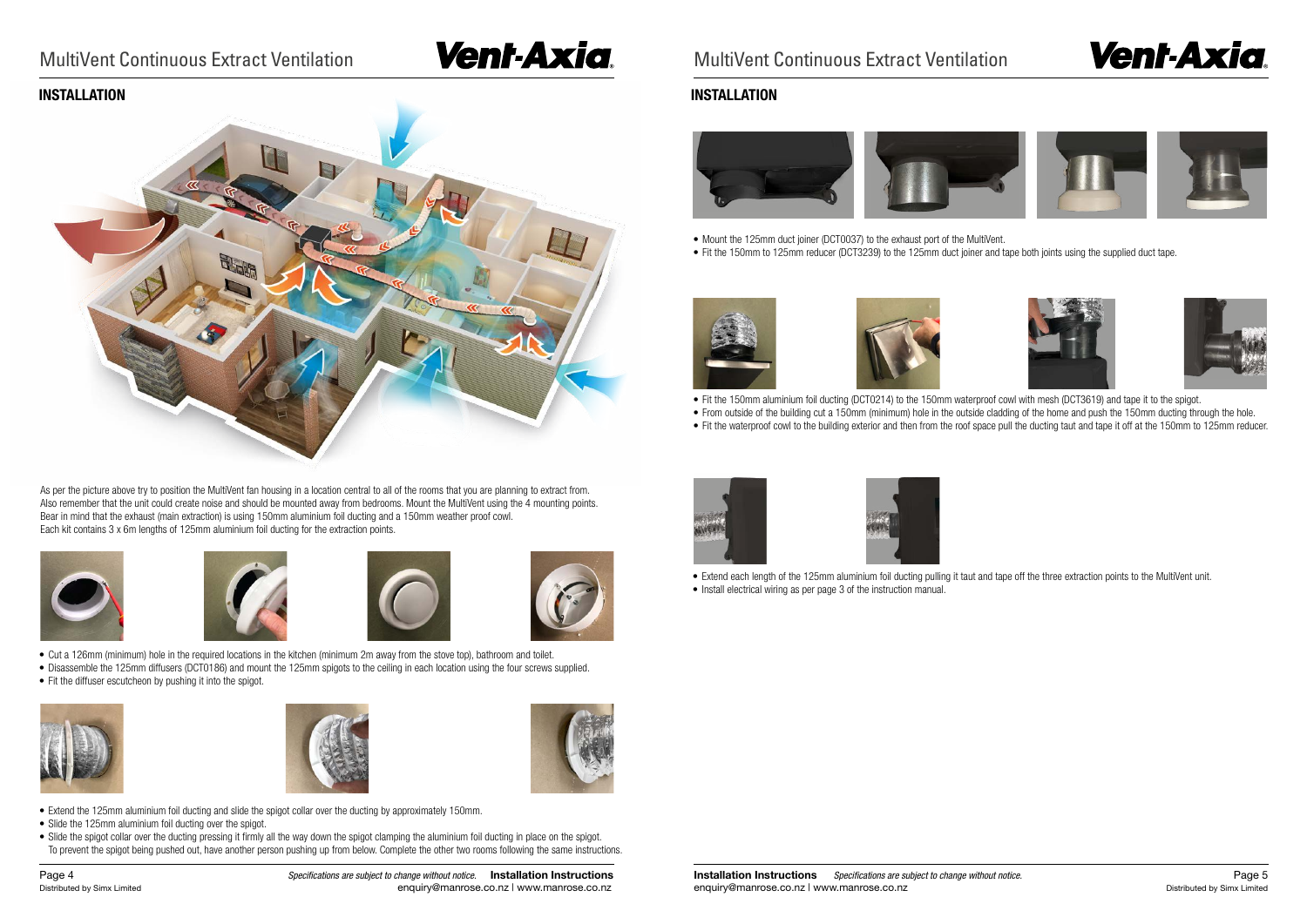#### **2. RS485 Wired inputs**

The RS485 terminals are used to connect compatible sensors and switches. The connection allows sensors be daisy chained to simplify wiring. The maximum length of cable run from. The unit is limited to 250m. Once accessories are wired to the unit, they must be paired to the unit to function correctly.





### **ELECTRICAL CONNECTIONS**

**1. Important**: Use 4-core, low voltage, twisted pair, telecoms type cable for accessories. Accessories are connected via the IO (Input Output) PCB; see the Low Voltage Connections diagram in the Main fitting and wiring guide.



- 1. To remove the cover, use a coin or similar; depress the retaining tabs via the slots in the side of the unit.
- 2. With the power off, connect a suitable mains power cable (preferably to an existing lighting circuit) to the screw terminal block (L, N, Earth) connections. Use the cable clamps and clip provided to secure the lead.
- 3. Two mains voltage Live Switched (LS1 and LS2) connections are provided, and can be used to trigger a change in speed. Common inputs would be from a bathroom lighting circuit. When commissioning the unit, a delay on timer and an overrun timer can be selected and adjusted in the software using the buttons and screen. See Commissioning section on page 10 of this document for details.
- 4. The switched live output (230V AC) from any other switch or controller, (such as a simple latching pullcord or push button switch, humidistat or PIR detector) can be connected to the LS terminal instead of connecting to a lighting circuit.

| <b>Terminal</b> | <b>Description</b>      | <b>Connection</b> |            | <b>Terminal</b> | <b>Description</b>                       | Connection  |
|-----------------|-------------------------|-------------------|------------|-----------------|------------------------------------------|-------------|
|                 | Live (220-240V AC)      | L3 (Brown)        |            | LS1             | Live Switched 1, (220-240V AC), isolated | L2 (Black)  |
| Ν               | Neutral                 | N (Blue)          | $\sqrt{2}$ | S2.             | Live Switched 2 (220-240V AC), isolated  | $L1$ (Grey) |
| 、士              | <b>Protective Earth</b> | E (Green/Yellow)  | հ          | <b>NS</b>       | Neutral Switched, isolated               | Link to N   |

*NOTE: LS1, LS2 and NS terminals are electrically isolated. If the LS connections are used, a connection must be made with the NS terminal. This can be via a jumper or dedicated neutral connection.*

### **LOW VOLTAGE CONNECTIONS**

|              | Pos/Label  | <b>Description</b>       | <b>Action</b>                                                                                                  |
|--------------|------------|--------------------------|----------------------------------------------------------------------------------------------------------------|
| A            | 5V         | 5V Output,<br>Max 250mA  | RS485 communication to wired<br>accessories. Data connection (B, C) if                                         |
| B            | A+         | Data                     | available. The 5V and Ground connections                                                                       |
| C            | B-         | Data                     | are available on all units.                                                                                    |
| D            | <b>GND</b> | Ground                   |                                                                                                                |
| E            | COM        | Digital input<br>common  | Go to Boost speed (Min.1V, max. 6V).<br>The 5V output from the RS485 connection can be                         |
| F            | $^{+}$     | Digital input 2          | used as a power supply                                                                                         |
| G            | COM        | Digital input<br>common  | Go to Low speed (Min.1V, max. 6V).<br>The 5V output from the RS485 connection can be<br>used as a power supply |
| Н            | $^{+}$     | Digital input 1          |                                                                                                                |
| I            | COM        | Digital output<br>common | Unpowered Boost indicator Switch<br>(switching 6V 50mA max)                                                    |
| J            | $^{+}$     | Digital output 2         |                                                                                                                |
| K            | COM        | Digital output<br>common | Unpowered LED fault indicator switch<br>(switching 6V 50mA max)                                                |
| $\mathbf{L}$ | $^{+}$     | Digital output 1         |                                                                                                                |
| M            | $^{+}$     | Analog input 2           | 0-10V analogue input                                                                                           |
| N            | GND        | Ground                   | Two user settable voltage thresholds with two user<br>settable actions. The unit will run at normal when       |
| 0            | $^{+}$     | Analog input 1           | supplied voltage is between the two thresholds.                                                                |
| P            | GND        | Ground                   |                                                                                                                |



**Low Voltage Switch's – Boost & Low Speed**



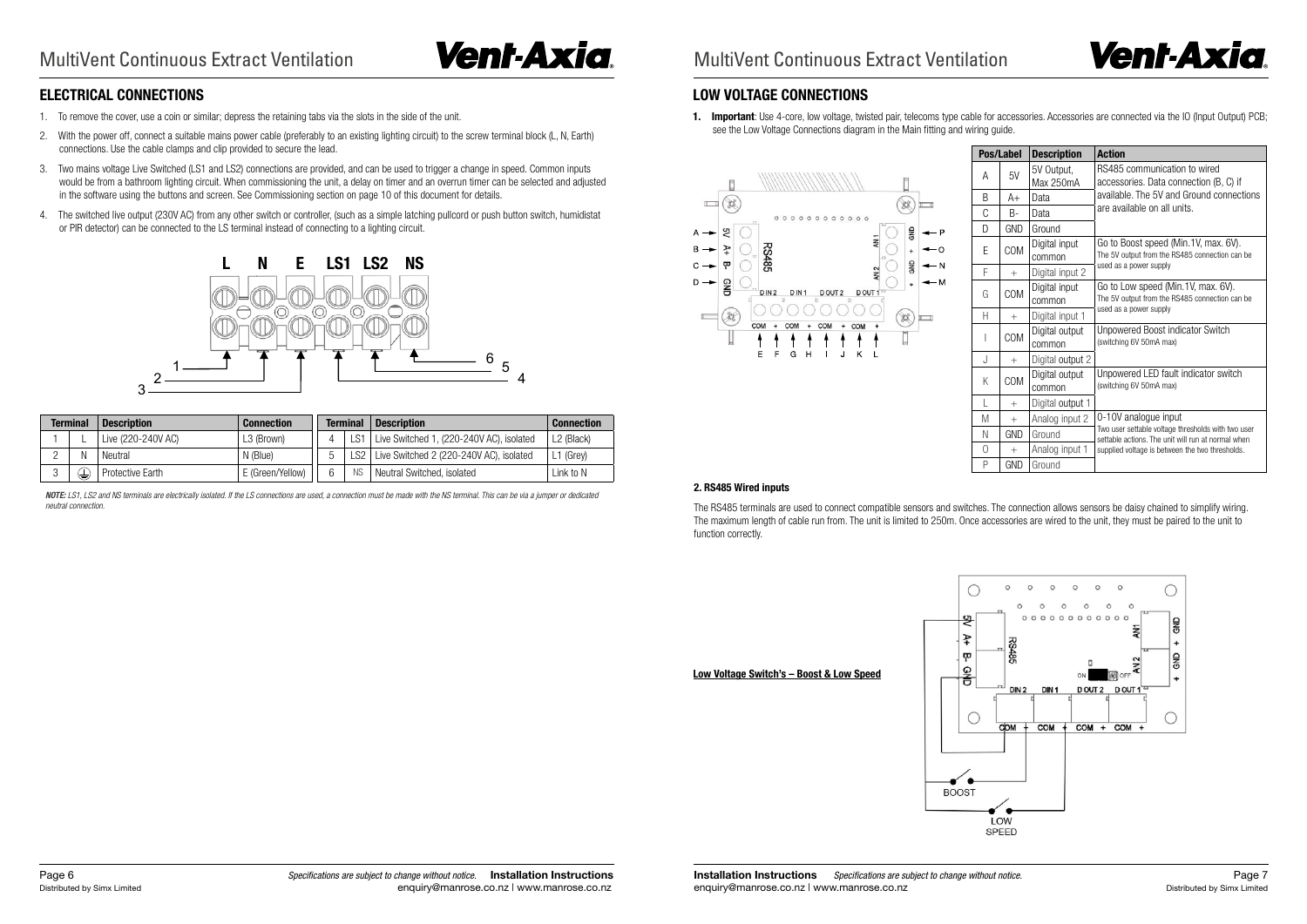**Installation Instructions** *Specifications are subject to change without notice.* Page 9 **Page 9** enquiry@manrose.co.nz | www.manrose.co.nz | www.manrose.co.nz | compared by Simx Limited by Simx Limited by Simx Limited

# **Vent-Axia**

Mode

### **FEATURE DESCRIPTIONS**

#### **Comfort Mode**

If Comfort mode is enabled the unit will behave as follows to all LS inputs

The above applies to all LS inputs. The times are not adjustable by the user.

#### **Delay On**

A delay can be set so that the unit will not respond to an input until after the set delay has elapsed, applies to LS inputs only.

#### **Overrun Timer**

The unit can be set to run for a defined period after the input is removed, applies to LS inputs only.

#### **Humidity – Rapid rise\***

To protect the settings on the MultiVent unit a pin code can be enabled via the main menu. Once the lock function has been enabled the Pin code can be set. The 3-digit pin is A to F, 0 to 9, and the **default is LoC**.

Rapid Rise humidity response functions to detect rapid rises in humidity when the ambient %RH is under the threshold setting. If a rapid rise is detected the fan will boost until the humidity lowers again.

#### **Humidity – Ambient response\***

When ambient response is enabled the threshold set point is modified based on the ambient temperature. This helps to prevent nuisance boosting of the unit as temperatures changes during the day.

#### **Humidity – Threshold\***

The unit will boost when the RH is above the threshold set point.

#### **Analogue inputs**

Both analogue inputs have adjustable low and high trigger voltages within the 0-10V range. The response to being above or below either of the threshold voltages is user settable. Note: The display doesn't show a decimal point, for example at threshold voltage of 5.2V, is displayed as "52" on the unit.

#### **Digital Inputs**

The unit can be set to change speed (selectable), based on whether the digital inputs are above or below the threshold voltage. See the table of Low Voltage Connections for details.

#### **Display Lock**

| <b>Trigger</b>                                                  | <b>Action</b>                                                                                                                                                        |
|-----------------------------------------------------------------|----------------------------------------------------------------------------------------------------------------------------------------------------------------------|
| LS input active less than 5 minutes                             | No action (continue to run at Normal speed)                                                                                                                          |
| LS input active more than 5 minutes but less<br>than 20 minutes | Once LS input is removed, fan will run at user selected speed for the length<br>of time LS was present plus the set over-run time (if over run is enabled).          |
| LS input active more the 20 minutes                             | Unit will Boost after 20mins.<br>Once LS input is removed, fan will run at user selected speed for 20 minutes<br>plus the set overrun time (if over run is enabled). |

### **UNIT ADJUSTMENT**

- 1. Commissioning and configuration on all products is supported by the 3 digit user interface and associated push buttons.
- 2. When powered on, the unit will display the firmware revision number, after a few seconds the unit will display the first option in the menu structure (see below).
- 3. The display will enter standby mode after 30 seconds, press the Mode button to turn the display back on.
- 
- 5. When setting the speeds, there is an internal logic: Low<Normal<Boost<Purge. I.e., Boost is always higher than Normal.
- 
- 7. To restore factory settings, Press and hold "Mode" button for 10 seconds.

4. Changes to the settings can be made via the + and – buttons, the Mode button will accept changes and move onto the next menu option.

6. The actions for each of the Live Switched (LS), inputs are selectable. The setting for delays and over run timers are applicable to all inputs.

| <b>Display Text</b> | <b>Function</b>                       | <b>Selections</b>                         | <b>Default</b>  |
|---------------------|---------------------------------------|-------------------------------------------|-----------------|
| L <sub>10</sub>     | Low Speed                             | 1 to 97% motor speed                      | 10%             |
| n35                 | Normal Speed                          | 2 to 98% motor speed                      | 35%             |
| b70                 | <b>Boost Speed</b>                    | 3 to 99% motor speed                      | 70%             |
| P100                | Purge Speed                           | 4 to 100% motor speed                     | 100%            |
| LS1                 | Live Switch 1                         | Low, boost or purge speed                 | Low             |
| LS <sub>2</sub>     | Live Switch 2                         | Low, boost or purge speed                 | <b>Boost</b>    |
| LS3                 | Live Switch 1 & 2                     | Low, boost or purge speed                 | Purge           |
| c-n                 | <b>Comfort Mode</b>                   | Comfort mode - Yes or No                  | No              |
| d-n                 | Delay On                              | Delay on - Yes or No                      | N <sub>o</sub>  |
| d10                 | Delay On Time                         | Delay to boost duration - 1 to 60 minutes | 10 <sub>m</sub> |
| $0 - n$             | Overrun                               | Overrun - Yes or No                       | N <sub>0</sub>  |
| 010                 | Overrun Time                          | Overrun duration - 1 to 60 minutes        | 10 <sub>m</sub> |
| $r-y$               | Humidity - Rapid Rise                 | Rapid Rise Rapid rise - Yes or No         | Yes             |
| A-n                 | Humidity - Ambient Response           | Ambient response - Yes or No              | N <sub>0</sub>  |
| h70                 | Humidity - Ambient Response Threshold | Ambient response threshold - 40 to 80% RH | 70%             |
| C2b                 | CO2 - Boost Threshold                 | Boost threshold 650 - 4950 PPM            | 950             |
| C <sub>2</sub> P    | CO2 - Purge Threshold                 | Purge threshold 700 - 5000 PPM            | 2000            |
| A1LA                | Analogue 1 - Low Action               | Low, normal, boost or purge speed         | Low             |
| A1HA                | Analogue 1 - High Action              | Low, normal, boost or purge speed         | <b>Boost</b>    |
| A <sub>1</sub> tL   | Analogue 1 - Low Threshold            | Low threshold - 1 - 99                    | 15              |
| A1tH                | Analogue 1 - High Threshold           | High threshold - 1 - 99                   | 75              |
| A2LA                | Analogue 2 - Low Action               | Low, normal, boost or purge speed         | Low             |
| A <sub>2</sub> HA   | Analogue 2 - High Action              | Low, normal, boost or purge speed         | <b>Boost</b>    |
| A <sub>2tL</sub>    | Analogue 2 - Low Threshold            | Low threshold - 1 - 99                    | 15              |
| A <sub>2tH</sub>    | Analogue 2 - High Threshold           | High threshold - 1 - 99                   | 75              |
| D1                  | Digital input 1 - Action              | Low, boost or purge speed                 | Low             |
| D <sub>2</sub>      | Digital input 2 - Action              | Low, boost or purge speed                 | <b>Boost</b>    |
| unl                 | <b>Unlock Code</b>                    | Turn the menu lock OFF/ON                 |                 |
| Pln                 | Display Pin                           | 3 characters A to 9                       | LoC             |
| dt30                | <b>Display Time</b>                   | Adjust display illumination period        | 30 <sub>s</sub> |
| rot                 | Rotate Display                        | Invert the display                        | rot             |
| hu                  | Humidity                              | Show the current internal humidity        | $\%$            |
| tu                  | Temperature                           | Show the current internal temperature     | $\overline{C}$  |
| CO <sub>2</sub>     | CO <sub>2</sub>                       | Show the current CO2 level                | PPM             |
| end                 | End                                   | End of menu (loop to start)               |                 |

### **USER CONFIGURABLE PARAMETERS**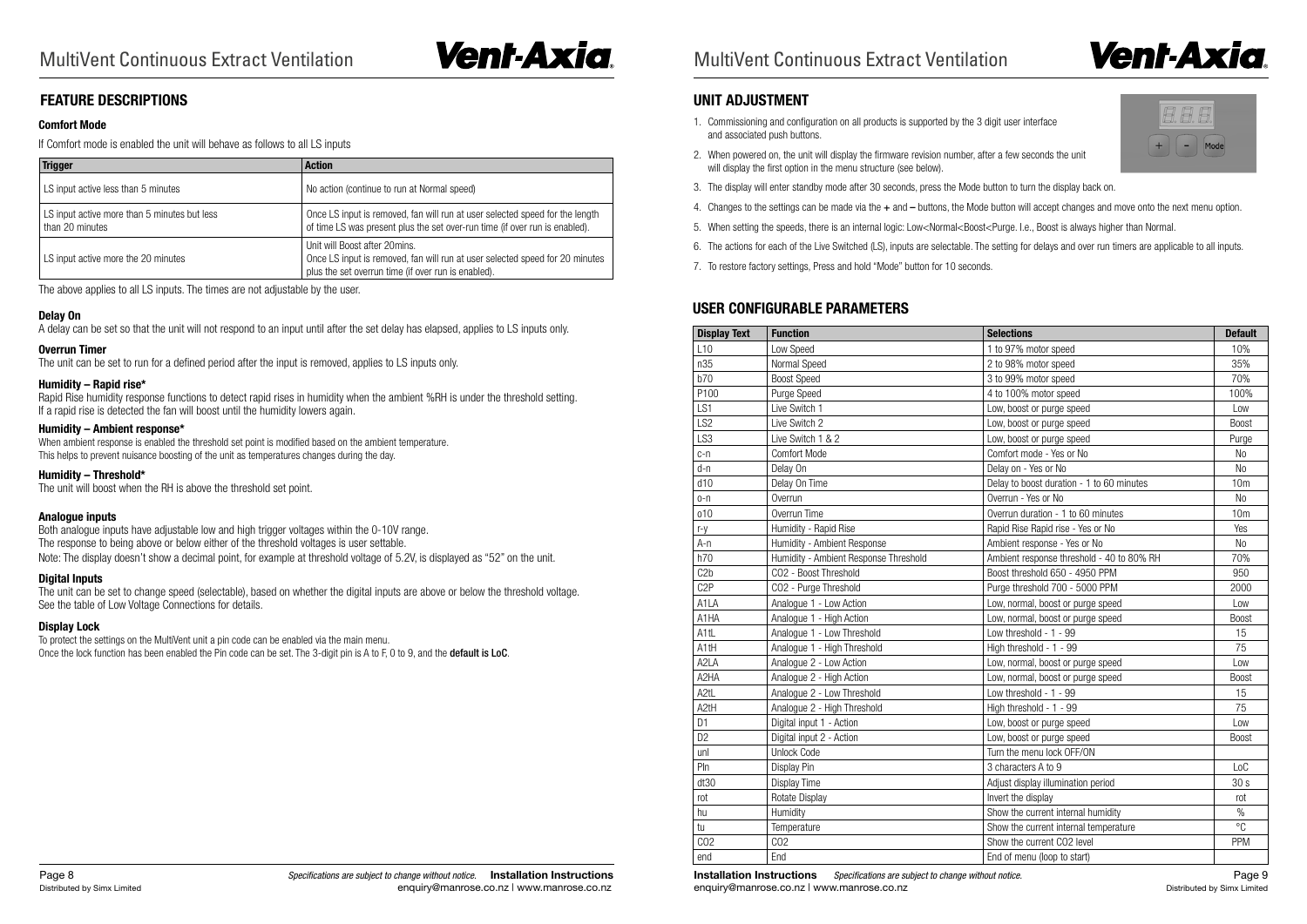



Using instructions from the section "UNIT ADJUSTMENT" make the following changes:

LS1 change from Low to BOOST D2 change from Purge to BOOST

With this completed the MultiVent once switched ON will operate in NORMAL speed (35%) when the bathroom FAN switch is turned on the MultiVent will operate at BOOST (70%) speed clearing away steam and humidity if the kitchen FAN switch is turned on the MultiVent will operate at BOOST (70%) if both bathroom and kitchen FAN switches are turned on together the MultiVent will operate at PURGE (100%) speed helping to clear away steam and cooking odours. The toilet FAN switch will also turn the MultiVent on to BOOST (70%). Please note that only having the 2 larger rooms (bathroom and kitchen) switched on will activate PURGE (100%) speed.

### **FAULT CODES**

If the MultiVent unit detects a fault it will display an error message on the HMI display.

| <b>Fault Code</b> | <b>Description</b>                                             |
|-------------------|----------------------------------------------------------------|
| F <sub>01</sub>   | Control fault - Unit failed startup check                      |
| F <sub>02</sub>   | Motor Fault - No RPM                                           |
| F <sub>03</sub>   | Humidity/Temp sensor Fault - No value                          |
| F <sub>04</sub>   | Temp or Humidity sensor connected via RF/RS485 is offline/Lost |
|                   |                                                                |



### **COMMISSIONING – TYPICAL 3 ROOM SYSTEM**

In the following step we will provide an example of how to wire and control an MultiVent system hardwired to a Bathroom, Kitchen and Toilet. The MultiVent will utilize Humidity – Rapid Rise in its response and the 2 larger rooms (Bathroom and Kitchen) will also provide a PURGE speed function if these 2 rooms are switched on together.

Before commencing please ensure that all power is OFF and ensure that it is electrically safe before starting.

Wire the 230VAC connections as per the diagram below. Wire mains connections from a suitable source (lighting circuit) or add a new dedicated circuit from an RCD protected 10A MCB with the cable to L (live - BROWN), N (neutral - BLUE) and E (protective earth – GREEN/YELLOW). Wire a 230V connection from a switch located in the Bathroom that could be either a dedicated FAN switch (or a connection from a LIGHT switch) and connect the L (BROWN) wire back to LS1. Do the same from a switch located in the Kitchen and connect the L (BROWN) wire back to LS2. Hardwire a NEUTRAL LINK (BLUE or BLACK) from the N (neutral - BLUE) mains connection to the connection labelled NS (neutral switched).



For the toilet the MultiVent will use its Extra Low Voltage connections for control. Using a short piece of wire connect a 0.5mm (or similar sized wire) from the GND terminal at the RS485 connection to the COM terminal adjacent to DIN 2 (digital input 2) + connector. Using a twin red TPS cable connect one RED core to the + connector at DIN 2 and connect the other RED core to the 5V terminal at the RS485 connection. Run the other end of the cable to the toilet FAN switch and connect the 2 red cores to the C (common) and the normally open (usually labelled 1) connections at this switch. See diagram below.